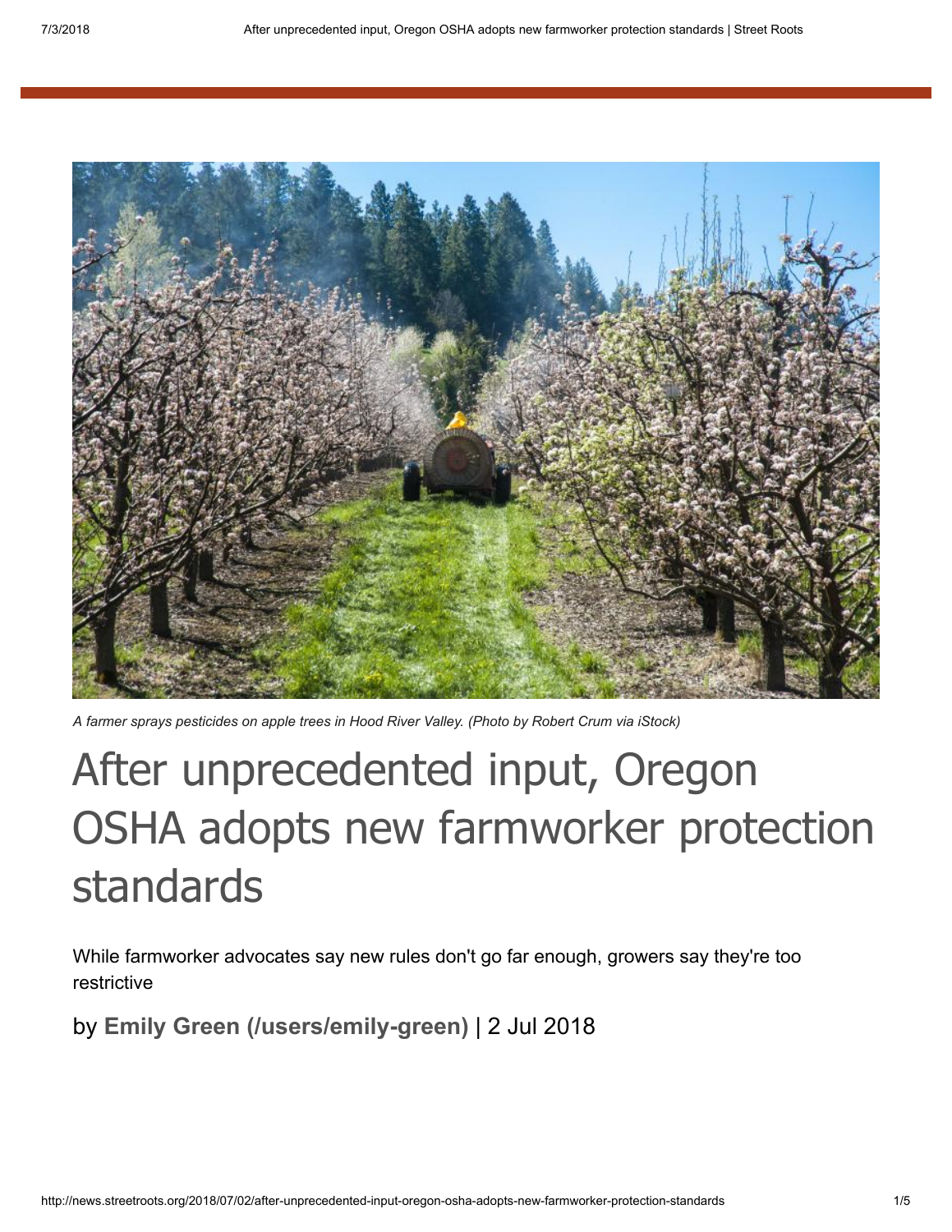After nearly two years of factious debate between Oregon's agriculture sector and farmworker advocates, the state's Occupational Safety and Health Administration has adopted new protections for workers during the application of pesticides.

The state agency charged with regulating workplace safety saw an unprecedented level of participation in the rulemaking process leading up to its decision, announced Monday, with close to 1,100 individuals weighing in.

Oregonians who commented were split between those who thought Oregon OSHA's proposed rules were too restrictive and those who thought the rules did not go far enough to adequately protect farmworkers and their families.

"To my knowledge we have never had more than 1,000 people participate in an Oregon OSHA rulemaking," said the agency's administrator, Michael Wood.

Although, he said, evaluating many of the comments was a challenge because there was "the clear sense that a number of the people commenting actually hadn't read the rule and didn't have a clear sense of what was in it."

He also said that two-thirds of the comments that came in, on both sides, were form-emails or postcards with a prewritten message.

The debate began in 2016 when the U.S. Environmental Protection Agency issued its updated Agricultural Worker Protection Standard. Most new rules went into effect in January 2017, with others slated for implementation at the beginning of this year. The rules were intended to further protect farmworkers from pesticide poisoning, and adopted portions included increased training requirements for pesticide applicators.

Oregon OSHA, however, delayed the adoption of one of the new rules after strong opposition from farmworker advocates who thought it didn't do much to protect workers as it was written, as previously reported in Street Roots [\(http://news.streetroots.org/2016/12/10/letting-farmworkers-shelter-place](http://news.streetroots.org/2016/12/10/letting-farmworkers-shelter-place-during-pesticide-use-raises-concerns)during-pesticide-use-raises-concerns).

The EPA rule created Application Exclusion Zones around areas where pesticides are sprayed. The law requires a 100-foot zone around the pesticide-spraying equipment that people must vacate during application as the equipment moves across the field.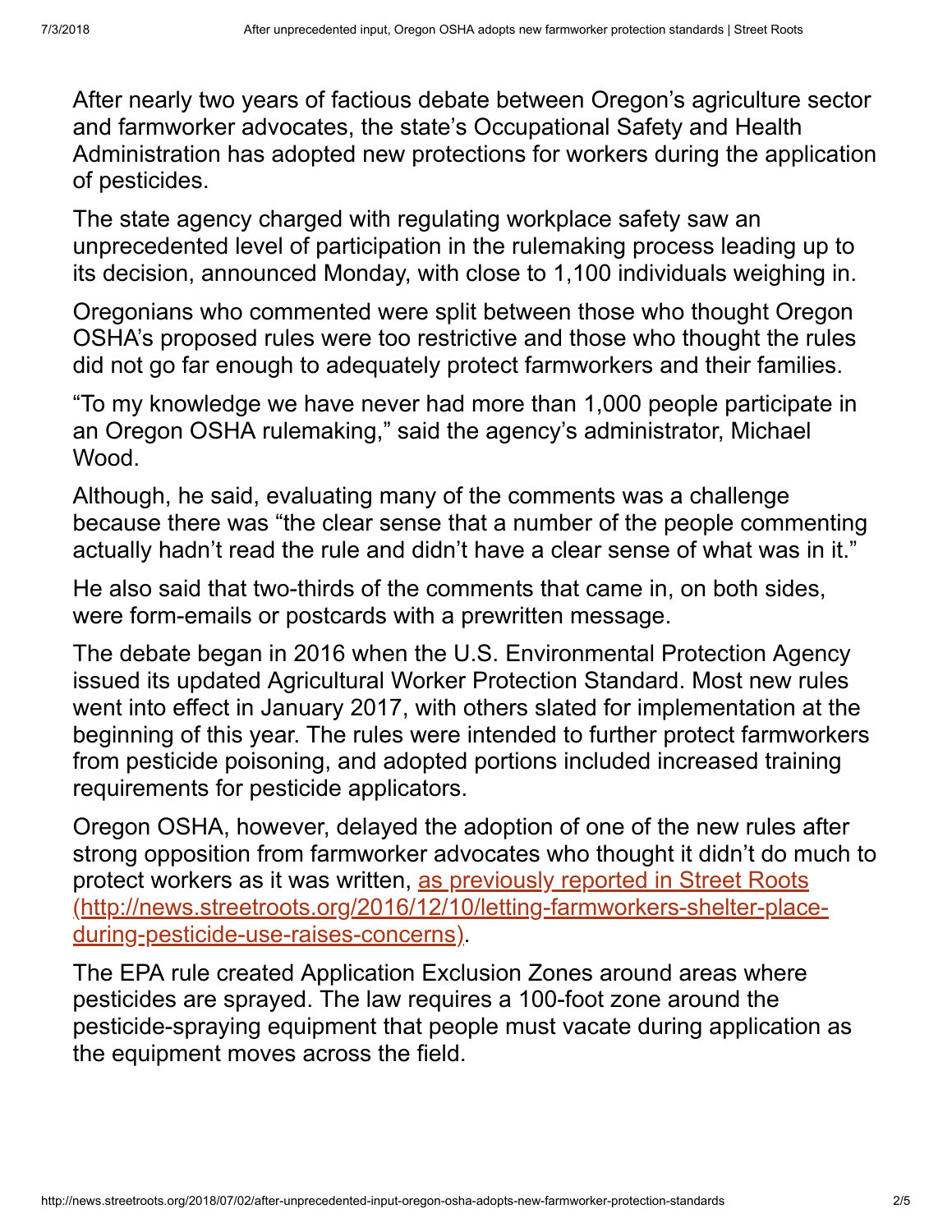When farmworker housing exists within the 100-foot application exclusion zone, Oregon OSHA proposed workers in that zone could go inside the housing to avoid coming into contact with the pesticides, should they drift. Drift, which is illegal, happens when pesticides move through the air to areas that are outside the intended application area.

Advocates and attorneys who represent farmworkers, including representatives of Pineros y Campesinos Unidos del Noroeste (PCUN) and Oregon Law Center, argued that due to the shoddy construction of some farmworker housing and outdoor cooking, eating and play areas being located near crops that are sprayed, the proposed rule would not protect workers and their families from pesticides that may drift.

In response, OSHA convened an advisory committee of stakeholders, including farmworker advocates, growers and farm industry lobbyists, to assist in drafting a stronger rule that Oregon would adopt in place of the EPA's protection standard.

What followed was more than a year of contentious meetings in which advocates and growers often engaged in heated exchanges over what the new rules should be.

Now, Oregon OSHA has adopted the EPA 100-foot Application Exclusion Zone rule with the addition of the following protections that go beyond the federal law:

• When the person applying the pesticide is required to wear a respirator according to the pesticide's label, the exclusion zone is extended to 150 feet and anyone within the zone must evacuate, rather than sheltering in place, for at least 15 minutes.

• Employers are required to supply workers with closeable storage where they can store their work boots and shoes outside in order to prevent tracking pesticides indoors.

• Workers will be trained to protect sensitive areas, such as outdoor areas where children play as well as outdoor cooking and eating surfaces when pesticides are being applied nearby.

• Workers will be required to shut all windows and doors and turn off all air intakes before sheltering in place during the application of pesticides. Workers living in housing that cannot be adequately sealed will be required to vacate the area.